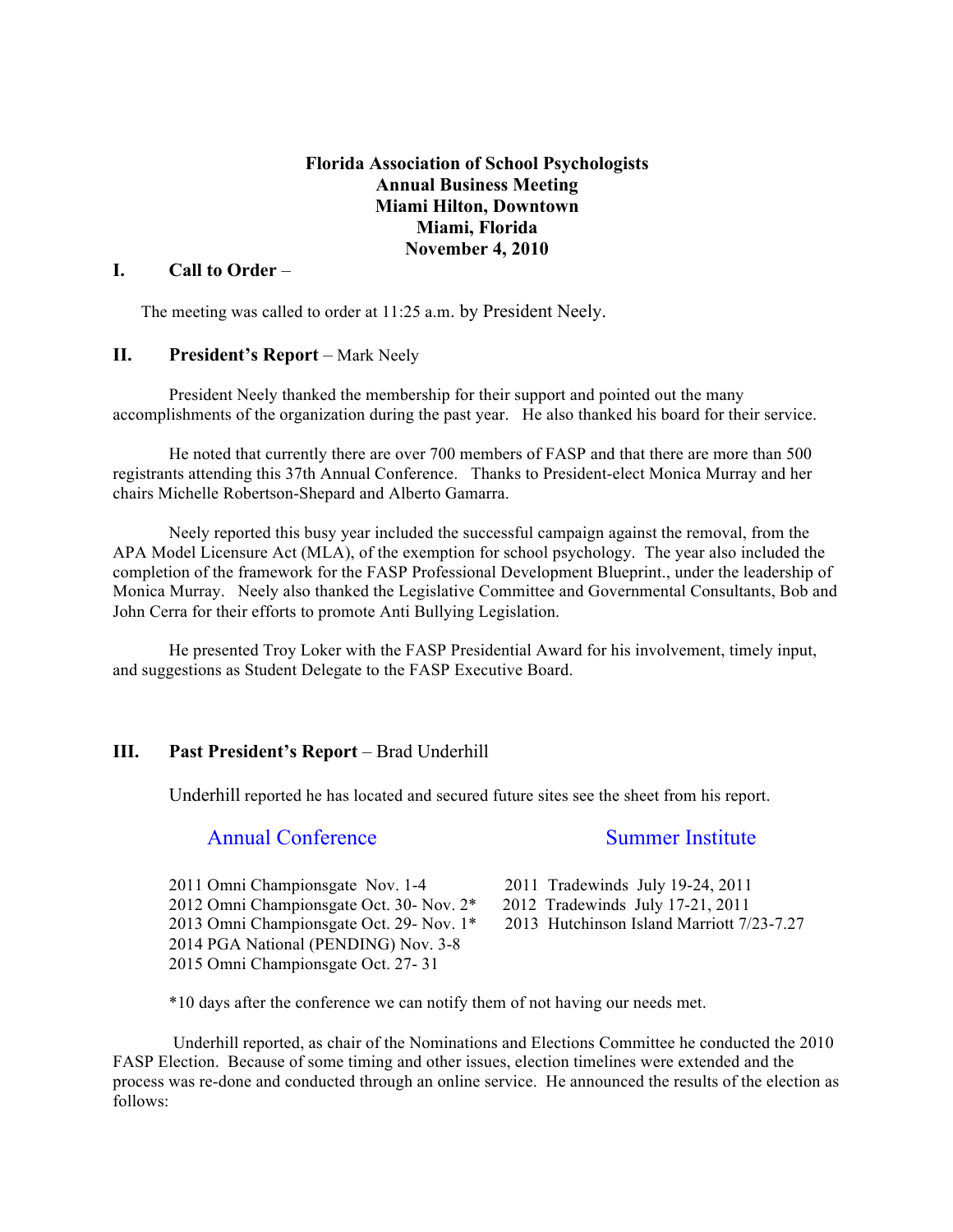President Elect: Joe Jackson Secretary: Gail Patterson Treasurer Elect: Amy Endsly Northwest Regional Representative: Josh Lutz East Central Regional Representative: Elvira Medina Pekofsky Southwest Regional Representative: Kim Tucker He congratulated all the winners and thanked all those who were candidates.

He further thanked both candidates for President-Elect (Joe Jackson and Clark Dorman) for their patience and support through both elections.

Underhill proposed changes to the bylaws put forth by the Planning and Development Chair, Bill Donelson. He stated these proposed changes are for clarification and consistency.

Underhill stated his intention to go through all the changes first. There being no objection he did so. Discussion and clarification took place.

**Motion #1**- Move that the following 25 sections and subsections of the FASP Bylaws be amended as follows:

(Proposed changes underlined in blue, general comments/recommendations in red)

### BYLAWS

# OF THE

# FLORIDA ASSOCIATION OF SCHOOL PSYCHOLOGISTS, INC.

# ARTICLE I NAME AND MISSION

- 1. The name of this organization shall be the Florida Association of School Psychologists, Inc., and shall hereafter be referred to as FASP.
- 2. The mission of FASP is to promote and advocate for the mental health and educational development of Florida's children, youth and families in educational systems and communities; and to advance the profession of school psychology in the state.

# ARTICLE II MEMBERSHIP

I. FASP shall consist of the following categories of membership:

Motion that Article II, Section 1, Sub-section A be amended as follows: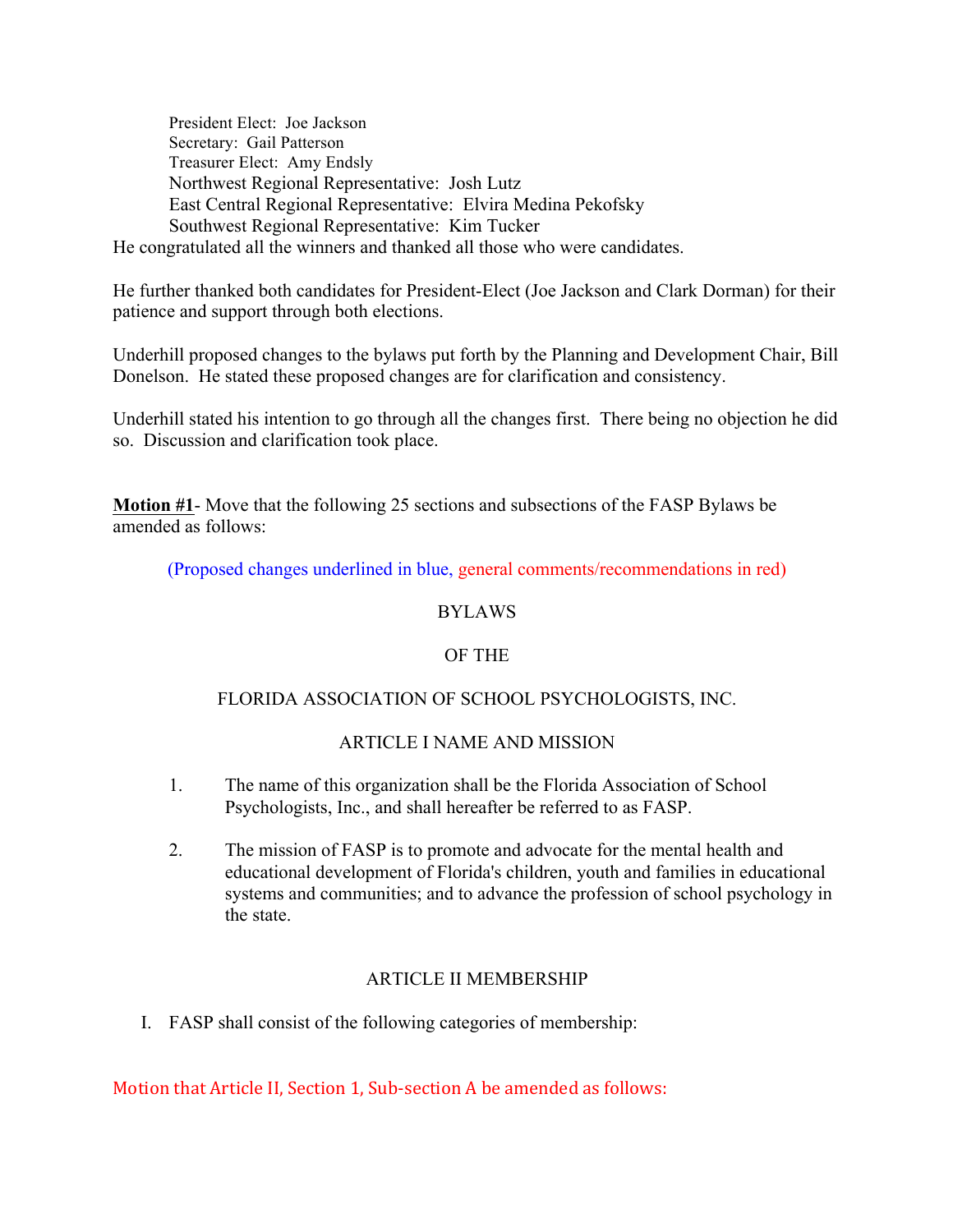# A. Regular Member

Those eligible for regular membership are those who are Certified or Licensed by the State of Florida as a school psychologist, are credentialed nationally certified as an NCSP as a Nationally Certified School Psychologist (NCSP) by the National Association of School Psychologists (NASP), or are primarily engaged in training of school psychologists at an accredited college or university.

# B. Transition Member

Those eligible for transition membership are those who have graduated from a school psychology program and held student membership the previous year. Transition Members are eligible for half the regular dues and the status is valid for one year.

C. Sustaining Member

Those eligible for sustaining membership are those who meet all of the requirements for eligibility as a regular member and who contribute a significant financial contribution to FASP in excess of regular dues in order to provide special support to the activities of FASP.

# Motion that Article II, Section 1., Subsection D be amended as follows:

D. Honorary Member

Those eligible for honorary membership are those who, subject to the approval of a majority of the Executive Board, have made a significant contribution to the field of school psychology. These individuals are exempt from dues assessments. All recipients of the Willard Nelson Lifetime Achievement Award are given honorary membership .

E. Student Member

Those eligible for student membership are those who are actively engaged onehalf time or more in a formal school psychology program, at a regionally accredited college or university, and who are currently not employed as a school psychologist. Annual certification of student status is required. This certification shall be completed by the student's program director on a form to be provided by the FASP Membership Chairperson.

F. Retired Member

Those eligible for retired membership are those who hold regular membership for five years and are retired from remunerative professional activity in school psychology or related services.

G. Associate Member

Those eligible for associate membership are those who do not meet eligibility requirements for any of the preceding classes of membership, but who are interested in or associated with the field of school psychology.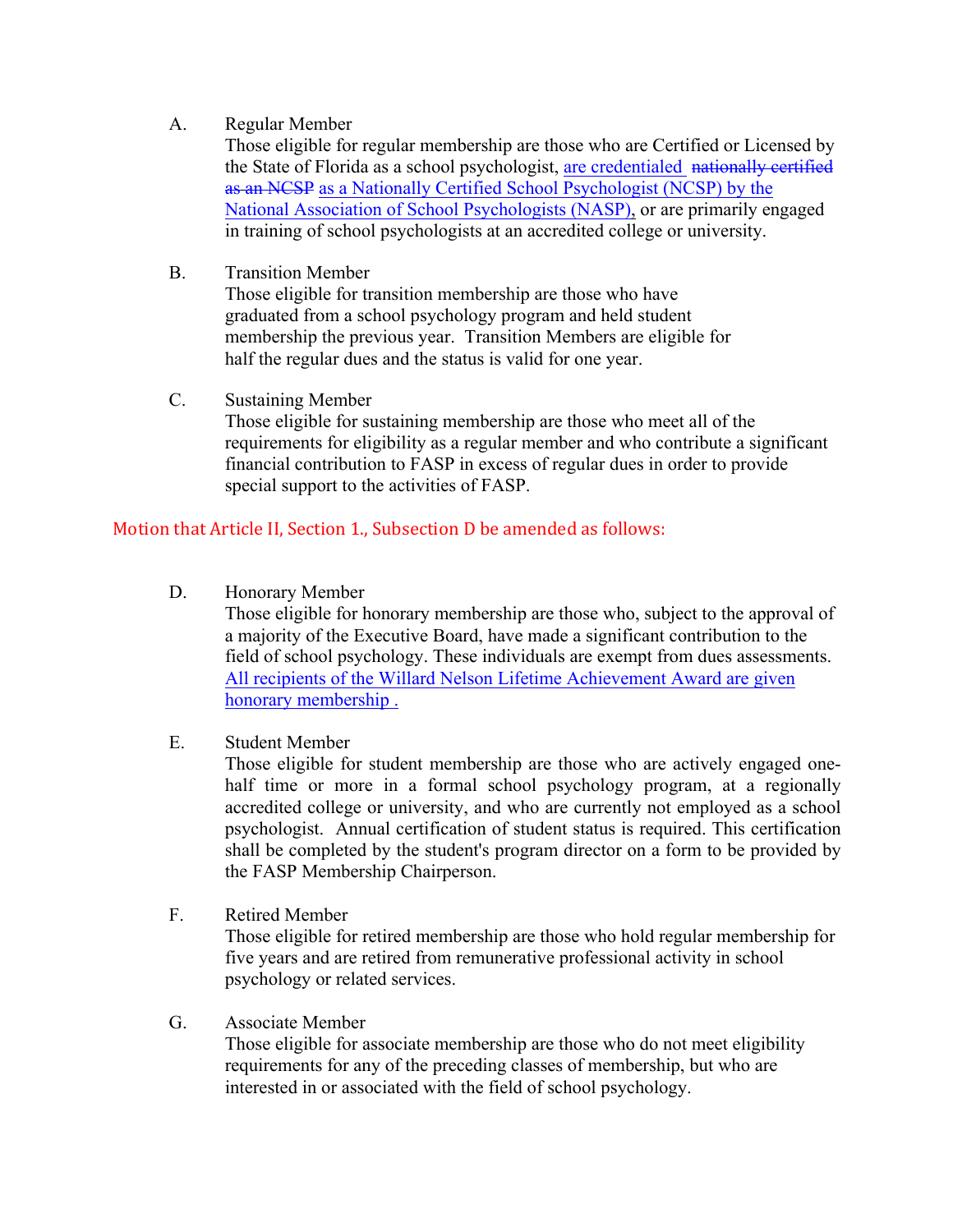H. Associate Student Member

Those eligible for the associate student member membership are those who are actively engaged one-half time or more in a program of study, at a regionallyaccredited college or university, who do not meet eligibility requirements for student membership, but who are interested in or associated with the field of school psychology and not employed as a school psychologist. Annual certification of student status is required. This certification shall be completed by the student's program director on a form to be provided by the FASP Membership Chairperson.

- 2. All members with the exception of associate members and associate student members shall have the right to vote on FASP concerns.
- 3. All officers shall be regular, sustaining, retired, or honorary members of FASP.
- 4. Verification of eligibility for appropriate membership status must accompany applications for membership. The Membership Chairperson shall provide verification forms.

# ARTICLE III DUES

# Motion that Article III, Section 1 be amended as follows:

- 1. Dues shall be established for each classification of membership and made payable to FASP, Inc., as of July 1, for the current membership year, which runs until June 30. Membership dues will be paid on a 12-month basis for the membership year. A member becomes a member in good standing when he or she pays dues for the current membership year as prescribed by the Executive Board and remains so until the end of that membership year on June 30. Only members in good standing are entitled to member benefits, including voting in FASP elections.
- 2. Assessments or changes in dues may be recommended by the Executive Board and shall be decided by a majority vote of the voting members at the annual meeting or by mail and/or electronic ballot. The Executive Board will institute a structure of regular review of member dues every two years. The biannual fee structure review for membership dues and for professional development registration fees will be conducted on alternating years.

# Motion that Article III, Section 3 be amended as follows:

- 3. Nonpayment of dues or assessments of the current fiscal membership year shall be considered as signifying resignation from FASP. The Executive Board may assume that a member has resigned if dues payment is delinquent after October 1.
- 4. FASP's fiscal year shall be from February 1 through January 31.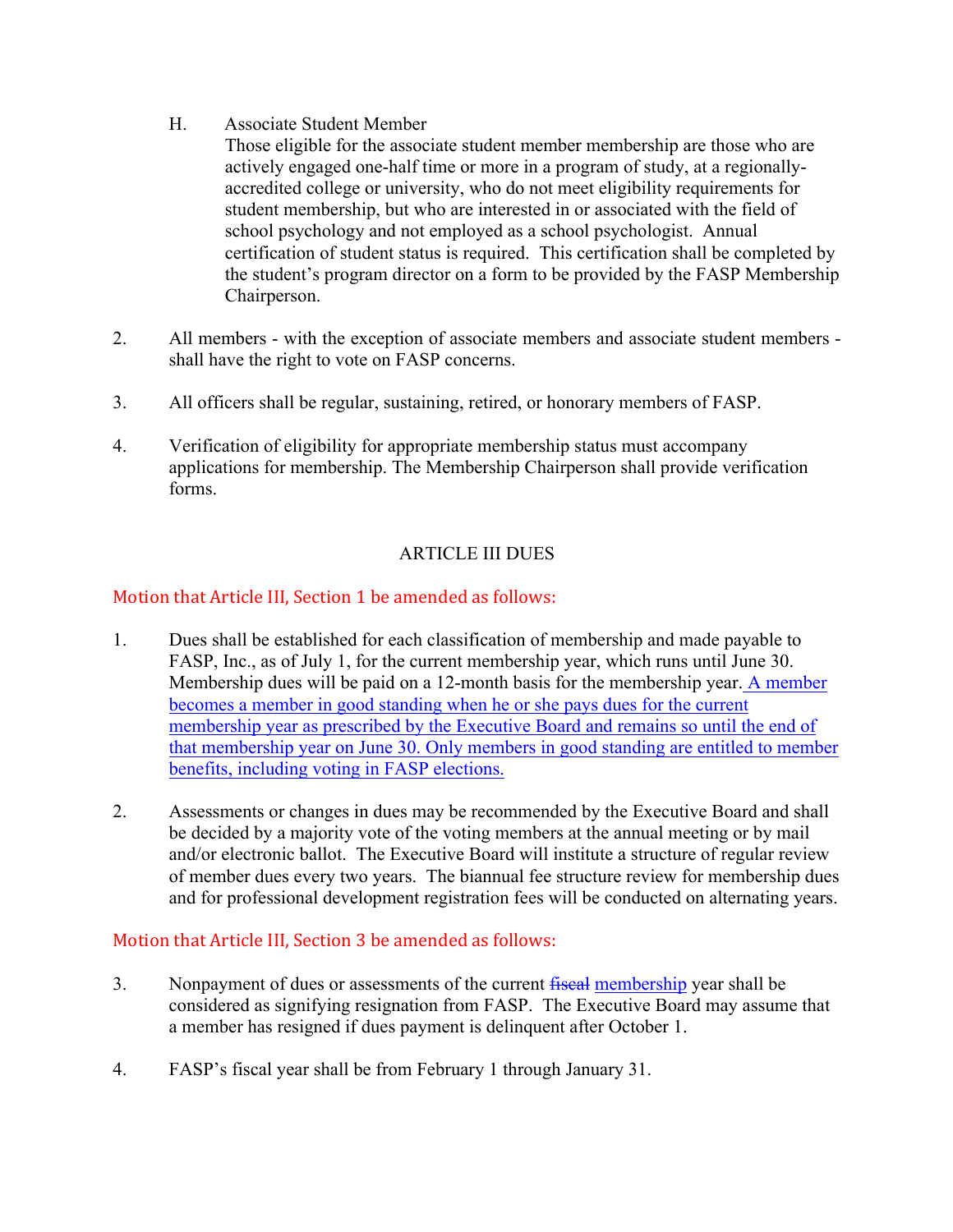# ARTICLE IV OFFICERS

- 1. The officers of FASP shall be President, Immediate Past President, President-elect, Secretary, Treasurer, and seven Regional Representatives.
- 2. The term of office of the President and of the President- elect, and of the Immediate Past President, shall be one year; and the term of office of each Regional Representative shall be two years, elected by the appropriate geographical voting members. The Secretary and the Treasurer shall serve a term of two years each elected in alternate years. The President-Elect, Secretary, and Treasurer shall be elected by the entire voting membership.

# Motion that Article IV, Section 3 be amended as follows:

- 3. It shall be the duty of the President to preside at all meetings of FASP, to act as Chairperson of the Executive Board; and to exercise general supervision over the affairs of FASP, and to be an ex-officio member of all committees except the Nominating and Elections Committee.
- 4. It shall be the duty of the President-Elect to function as the President in the latter's absence or incapacity, to exercise general supervision over the Convention Committee, and to become President at the close of term of office as President-elect.

# Motion that Article IV, Section 5 be amended as follows:

5. It shall be the duty of the Secretary to keep all the records an accurate historical record of meeting minutes, summaries of motions, and all official non-privileged correspondence of the FASP Executive Board.

# Motion that Article IV, Section 6 be amended as follows:

- 6. It shall be the duty of the Treasurer to exercise oversight over all association receipts, expenditures, and required fiscal reports. and Designated financial institutions of the association shall be the custodian(s) for all monies of  $FASP$ , in concert with a management firm, if contracted. The following individuals may conduct business in regard to the FASP banking account, by right of title: President, President-Elect, Immediate Past President, Treasurer, Treasurer Elect and, if contracted, the Management Company Account Coordinator. Deposits made by other FASP committee chairs who receive funds shall be reported to the Treasurer.
- 7. Regional Representatives shall serve as members of the Executive Board. These representatives shall be nominated from seven regions of the state, which shall be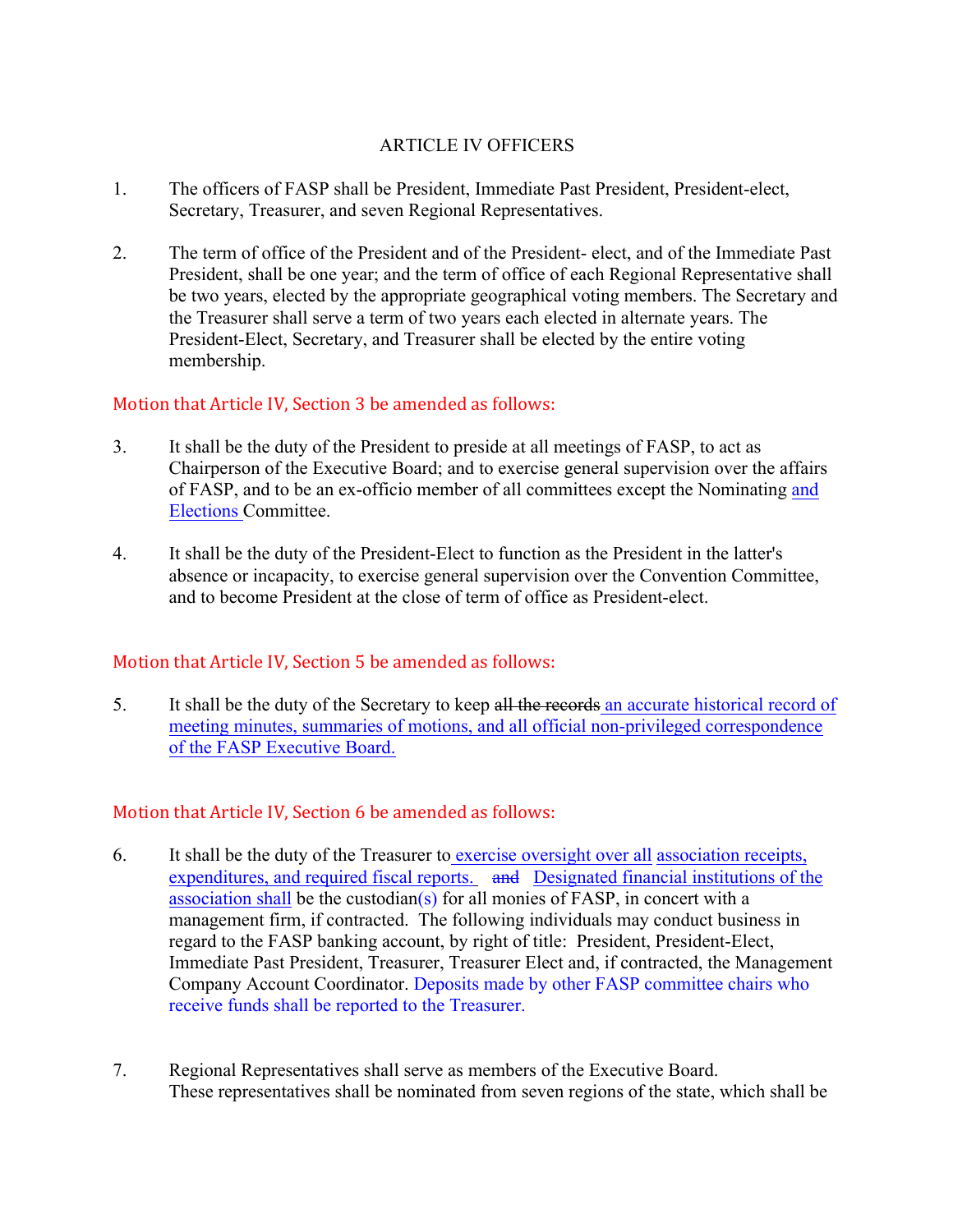determined by the Executive Board. Regional Representatives must reside or work in the region that they represent. Only those residing within a particular geographical region shall be eligible to vote for the Regional Representative representing their region.

8. If a vacancy arises for any reason in any of these offices, the Executive Board shall, by a majority vote, elect a successor to that office until the next annual election of FASP.

# ARTICLE V EXECUTIVE BOARD

- 1. There shall be an Executive Board of FASP consisting of the officers of FASP, Committee Chairpersons, DOE Consultant, FASP Children's Services Fund, Inc. Liaison, NASP Delegate, and the FASP Committee of Continuous Existence Liaison.
- 2. The Executive Board shall have general supervision of the affairs of FASP.
- 3. The President of FASP shall be Chairperson of the Executive Board, and the Secretary of FASP shall be Secretary of the Executive Board.

### Motion that Article V, Section 4 be amended as follows:

4. The Executive Board shall be called for a physical meeting during the period of the Annual Meeting. Additional meetings of the Executive Board shall be held on the call of the President or upon petition in writing by ten percent of the voting members in good standing or more voting members. A majority of the Executive Board shall constitute a quorum. Unless otherwise specified by these Bylaws, any issue may be decided by a mail, electronic, or telephone ballot of the Executive Board provided that no member of the Executive Board requests that it be referred to a physical meeting.

# Motion that Article V, Section 5 be amended as follows:

5. All actions motions and approved minutes of the Executive Board may be published in the FASP Newsletter and posted on the FASP website for review by the membership. Minutes of the meetings of the Executive Board shall be made available to any member who requests them.

# ARTICLE VI NOMINATION AND ELECTION OF OFFICERS

# Motion that Article VI, Section 1 be amended as follows:

1. Nominations of officers of FASP shall be made by the Nominating and Elections Committee. Election procedures shall be under the supervision of the Executive Board. Election procedures are carried out by the Nominating and Elections Committee under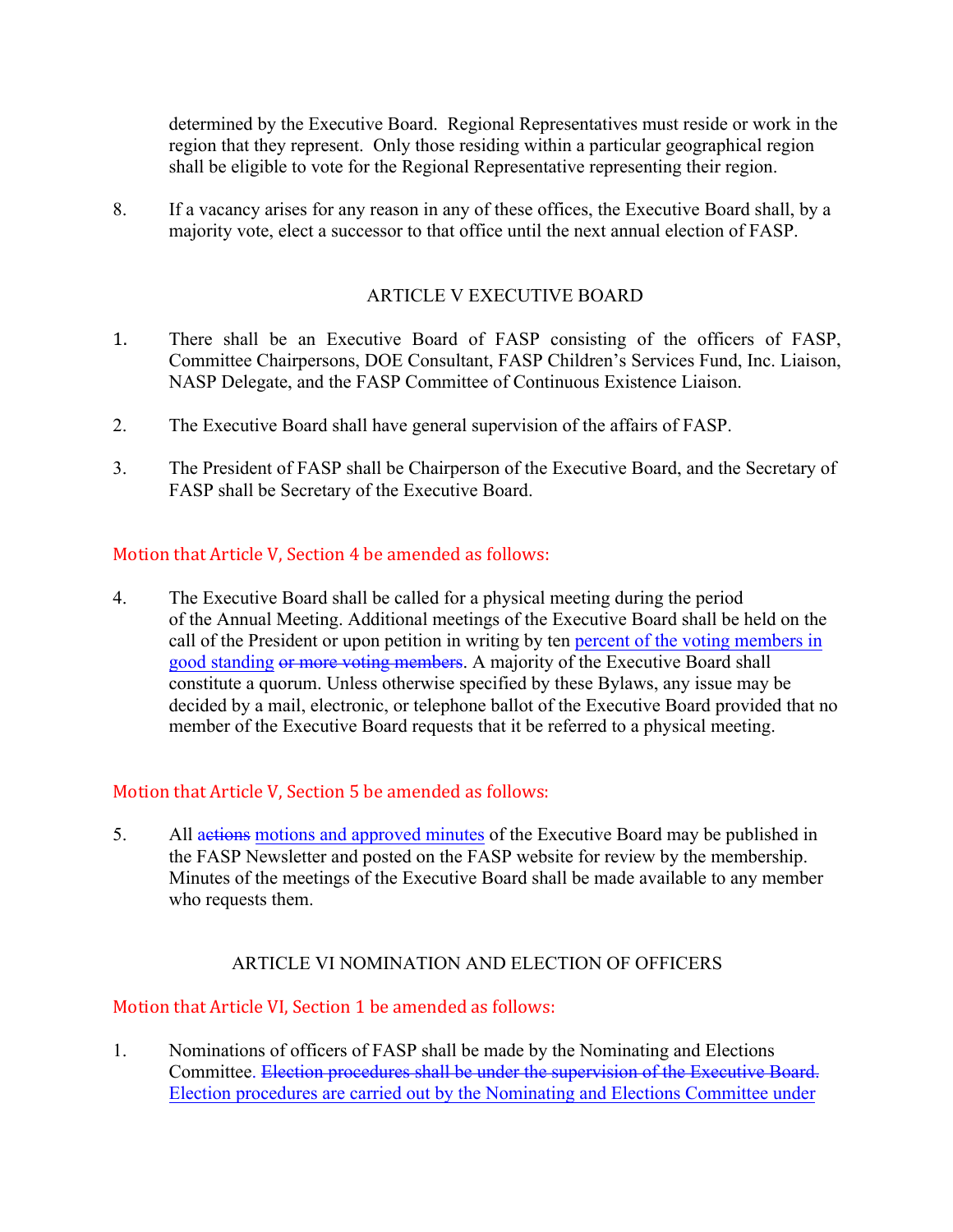the supervision of the Executive Board.

# Motion that Article VI, Section 2 be amended as follows:

2. Officers shall assume office at the close of the Annual Business Meeting of FASP following their election with the exception of the Treasurer, who shall assume office on February 1 of alternate years.

# ARTICLE VII MEETINGS

# Motion that Article VII, Section 1 be amended as follows:

- 1. The place and time of the Annual Conference of FASP shall be at the discretion of the Executive Board. The purpose of the Annual Conference shall be for the transaction of business, the presentation of a scientific program, and the discussion of professional matters in the field of interest to school psychologists. Notice of the Annual Conference shall be given to all members at least  $30\,90$  days before the date established for the conference.
- 2. A quorum at a business meeting shall be defined as at least ten percent of the voting members in good standing.

# ARTICLE VIII COMMITTEES

Motion that all committees listed in Article VIII, Section 1 of the FASP Bylaws shall be organized in alphabetical order and that all references to President be changed to President–elect.

- 1. The Standing Committees of FASP shall be as follows:
	- A. The Membership Committee shall consist of at least three members of FASP with the Chairperson appointed by the President with the approval of the Executive Board. It shall be the function of this Committee to assume responsibility for recruitment of new members, processing of membership applications, and maintenance of updated membership rosters.
	- B. The Conference Committee shall consist of at least three members of FASP with the Chairperson appointed by the President with the approval of the Executive Board. It shall be the function of the Committee to make arrangements for the program and the annual conference of FASP in accordance with the provisions of Article VII.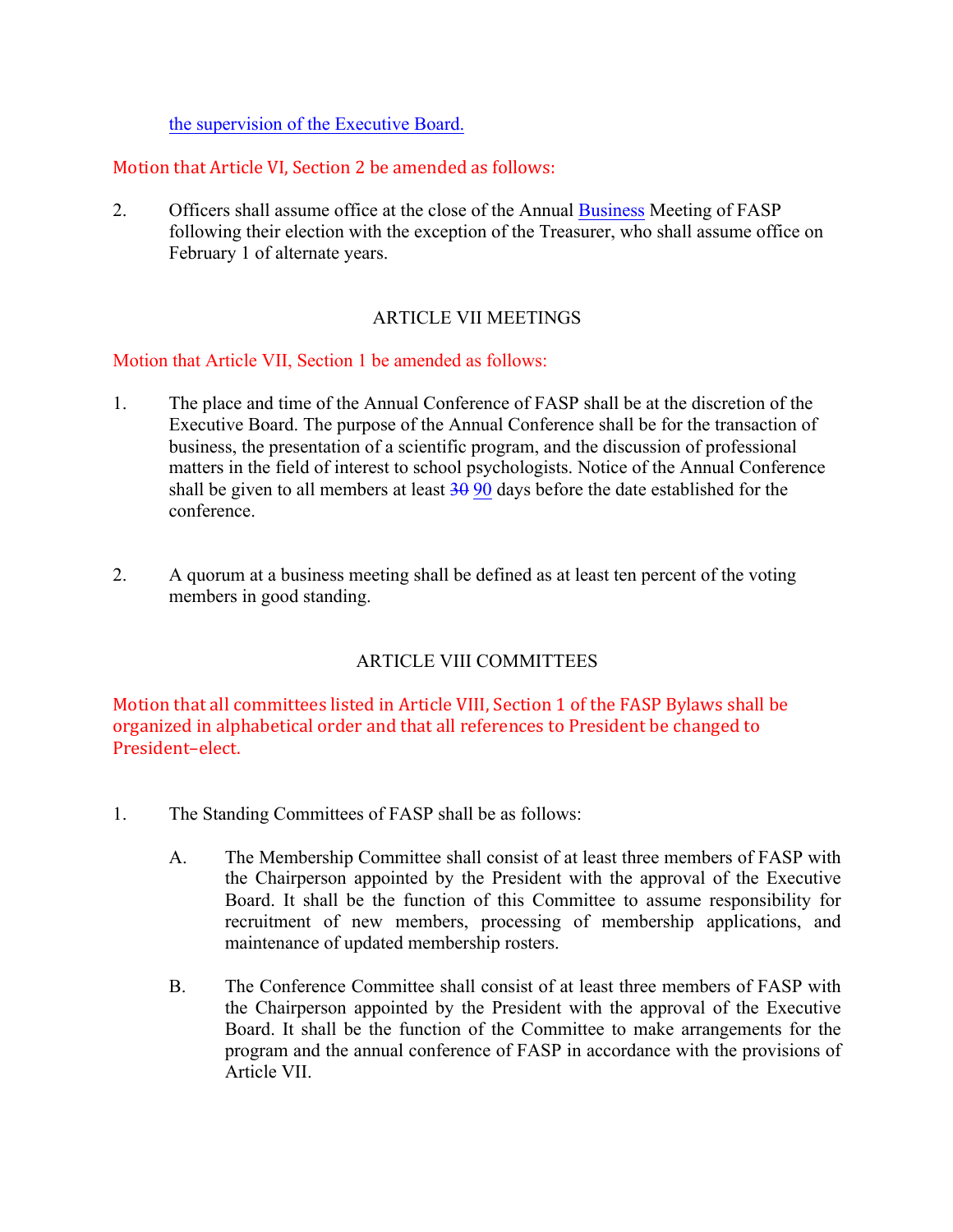C. The Legislative Committee shall consist of at least three members of FASP. The Chairperson shall be designated by the President with the approval of the Executive Board. It shall be the function of this Committee to attempt to influence the Florida Legislature and, when directed by the Executive Board, the United States Congress, on issues consistent with the mission of FASP. This influence may occur through the provision of information or testimony regarding such issues, contracting with a legislative consultant, and serving as liaisons between FASP and the consultant.

### Motion that Article VIII, Section 1, Subsection D be amended as follows:

- D. The Newsletter Committee shall consist of at least three members of FASP. The Chairperson shall be designated by the President with the approval of the Executive Board. It shall be the function of this Committee to collect and disseminate information of particular interest to all members and to put such information in the FASP Newsletter that can be mailed and/or electronically distributed to the membership of FASP. The number of such newsletters shall be determined by the Executive Board.
- E. The Ethics and Standards of Practice Committee shall consist of at least three members of FASP. The Chairperson and all Committee Members shall be designated by the President with the approval of the Executive Board. It shall be the function of this Committee to collect and disseminate information concerned primarily with the ethical behavior and standards for the provision of services of school psychologists. Such information shall be put in the form of a Code of Ethics and Standards for the Provision of Services Manual approved by the Executive Board and the membership and distributed to the membership.
- F. The Bylaws Committee shall consist of at least three members of FASP. The Chairperson shall be the Immediate Past President of FASP. It shall be the function of this Committee to update and revise the Bylaws as deemed appropriate. Such proposed changes shall be submitted to the President and the Executive Board, and if approved, to the voting membership for ratification. If ten percent (10%) of the voting membership presents proposed changes in writing to either the Chairperson of this Committee or directly to the President, such proposed changes shall be considered by this Committee and by the Executive Board and presented to the voting membership for ratification.

#### Motion that Article VIII, Section 1, Subsection G shall be amended as follows:

G. The Nominating and Elections Committee shall consist of a Chairperson and at least two other voting members of FASP. The Chairperson shall be the Immediate Past President of FASP. Other members shall be Regional Representatives who are not seeking reelection at the time of the election and/or voting members who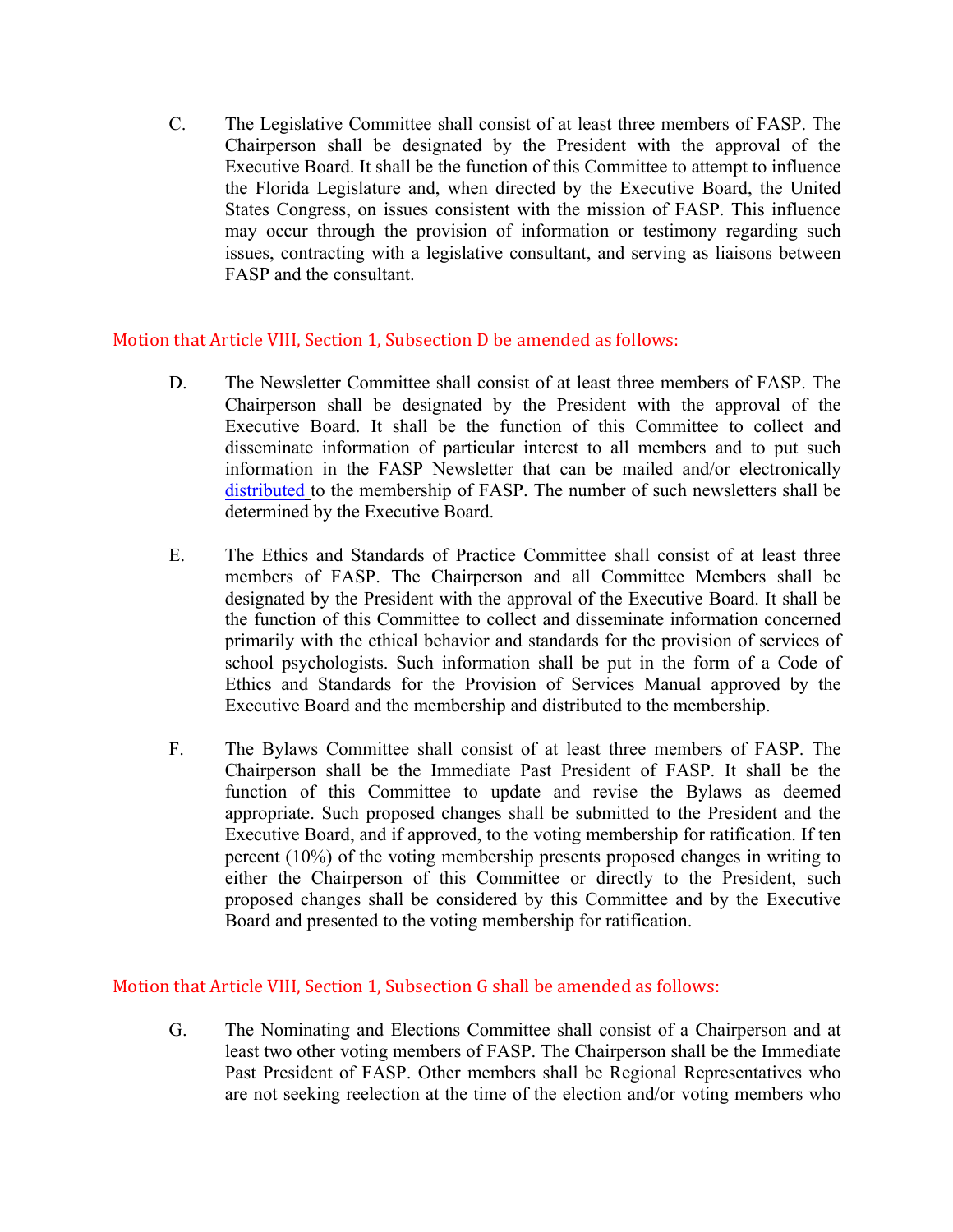are not seeking office and who are not on the Executive Board. It shall be the function of the Committee to call for nominations for all elected offices from the general voting membership and carry out the FASP election process.

# Motion that Article VIII, Section 1, Subsection H shall be amended as follows:

H. The Private Practice Committee shall consist of at least three members of FASP, all of whom shall be licensed by the State of Florida as school psychologists or psychologists. The Chairperson shall be designated by the President with the approval of the Executive Board. It shall be the function of this Committee to represent the interests of licensed members to the Executive Board, to assist other committees with issues pertinent to the private practice of school psychology, and to serve as liaison between FASP, and the licensing agency, and other groups as determined by the Executive Board.

# Motion that Article VIII, Section 1, Subsection I be amended as follows:

I. The Committee on Training and Credentialing shall consist of a Chairperson and at least two members of FASP who are trainers graduate educators of school psychologists. The Chairperson shall be designated by the President with the approval of the Executive Board. It will be the function of the this Committee on Training and Credentialing to review, and monitor the and share the most current Training and Credentialing standards (national and state) in school psychology, to liaison with the Florida Council of School Psychology Trainers, to respond to and/or initiate recommended changes in training and credentialing standards, and to serve as an advocate for quality training programs.

# Motion that Article VIII, Section 1, Subsection J be amended as follows:

- J. The Awards Committee shall consist of at least three five members of FASP inclusive of the chairperson. The Chairperson shall be designated by the President with the approval of the Executive Board. It shall be the function of this Committee to develop categories, criteria, and a selection procedure to recognize exemplary programs, projects and professionals in school psychology.
- K. The Research Committee shall consist of at least three members of FASP. The Chairperson shall be designated by the President with the approval of the Executive Board. It shall be the function of this Committee to review journal articles of interest or relevance to practitioners and submit reviews for consideration of publication in the FASP Newsletter; to prepare, as appropriate, a yearly compendium of relevant, original research; and to generate relevant research in school psychology.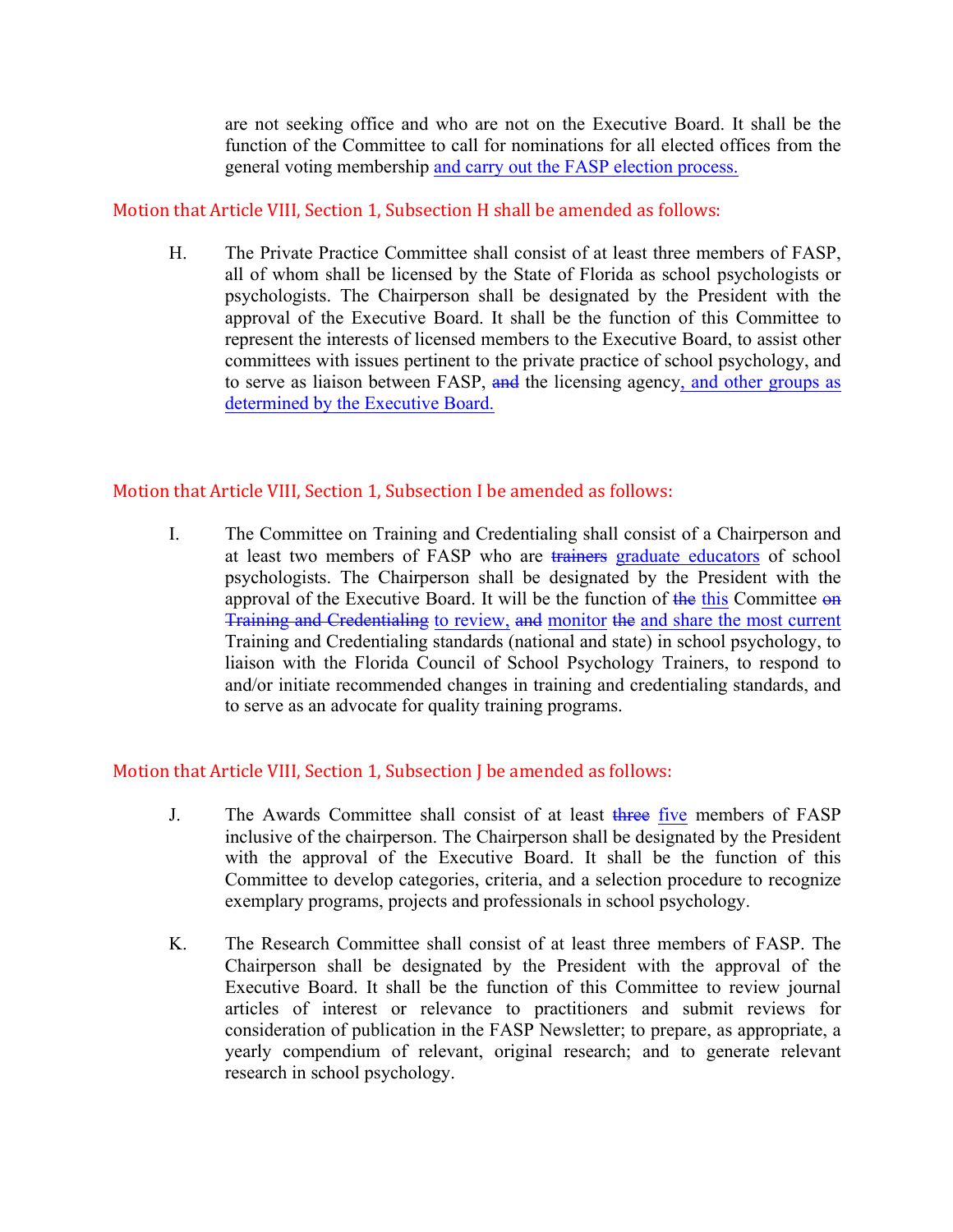L. The Public Policy and Information Committee shall consist of at least three members of FASP. The Chairperson shall be designated by the President with the approval of the Executive Board. It shall be the function of this committee to further public knowledge of school psychology and of FASP.

# Motion that Article VIII, Section 1, Subsection M be amended as follows:

M. The Professional Development Committee shall consist of at least three members of FASP. The Chairperson shall be designated by the President with the approval of the Executive Board. It shall be the function of this committee to provide visionary leadership in the area of Professional Development (PD), guide FASP Committees engaged in PD, update FASP PD procedures, and facilitate the FASP Summer Institute, opportunities to the membership.

# Motion that Article VIII, Section 1, Subsection N be amended as follows:

- N. The Planning and Development Committee shall consist of at least three members of FASP. The Chairperson shall be designated by the President with the approval of the Executive Board. It shall be the function of this committee to facilitate the process of developing annual and long-term goals for officers and committee chairpersons and to update the Policies, Procedures & Positions (PPP) Manual of FASP.
- O. The Committee on Cultural and Linguistic Diversity consists of a committee chairperson appointed by the President with the approval of the Executive Board and three committee members all of whom must be members in good standing of FASP chosen by the committee chairperson. It shall be the function of this committee to promote the rights, welfare, education and mental health of culturally and linguistically diverse children, youth and families in the State of Florida. The committee will provide assistance to the FASP Executive Board, FASP membership, and the educational community through educational recruitment, service and research. The committee shall facilitate the process of developing policies related to culturally and linguistically diverse populations. Through its activities, the committee shall strive to foster sensitivity, understanding and increased knowledge of the cultural and linguistic attributes of Florida's diverse population.

# Motion that Article VIII, Section 1, Subsection P be amended as follows:

P. The Administration and Supervision Committee shall consist of a Chairperson and at least two members of FASP who are supervisors of school psychologists. The Chairperson shall be designated by the President with the approval of the Executive Board. It will be the function of the Administration and Supervision Committee to actively communicate with supervisors and encourage best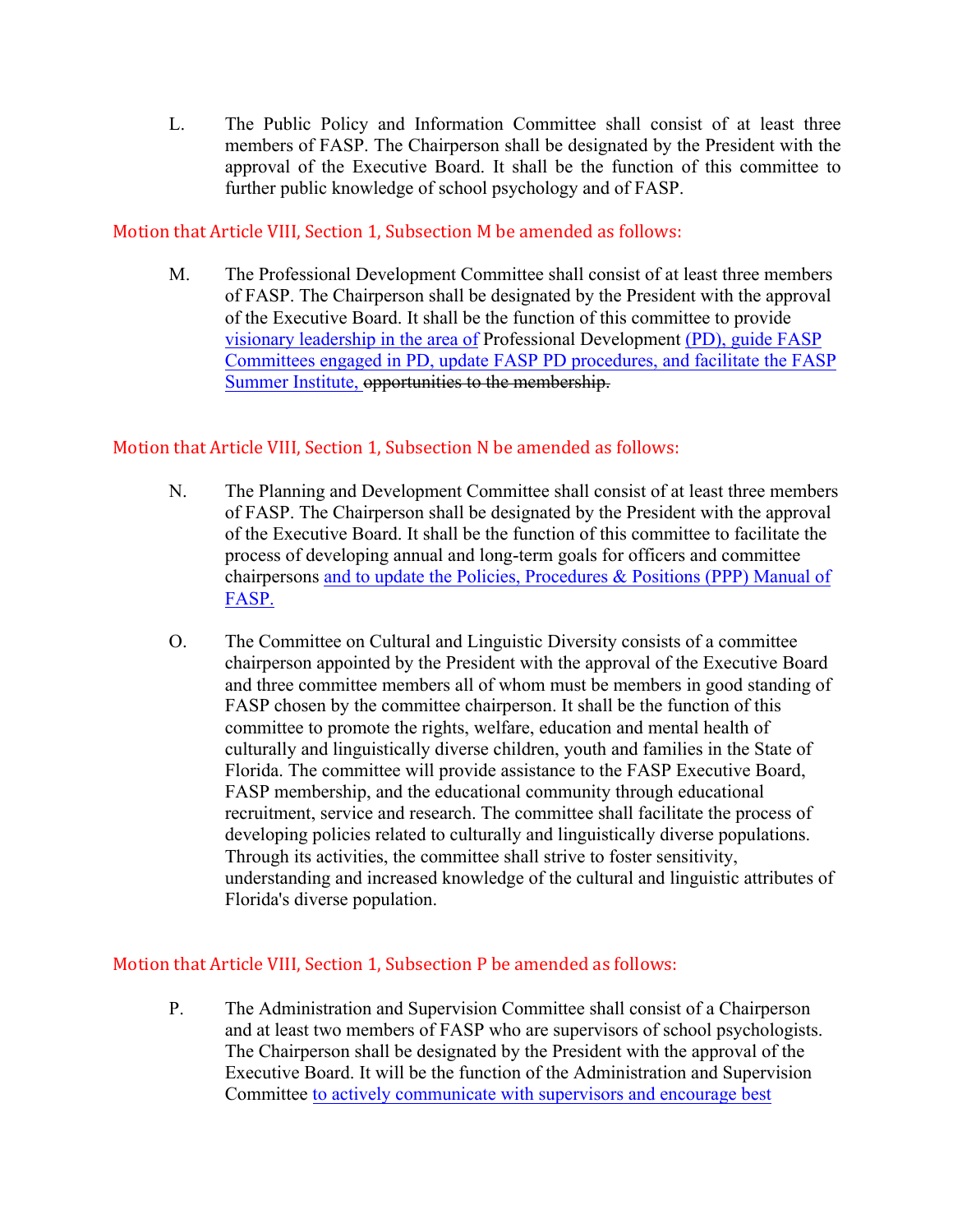practices in upgrade the training, employment, and administration and supervision processes of the school psychologists in the State of Florida.

Q. The Registrar Committee shall consist of a Chairperson and at least two members of FASP who are in good standing. The Chairperson shall be designated by the President with the approval of the Executive Board. It shall be the responsibility of the committee to register and account for FASP member and non-member participants in FASP's continuing education and professional development activities, such as regional workshops, the Summer Institute and the Annual Conference.

# Motion that Article VIII, Section 1, Subsection R be amended as follows:

R. The Technology and Communications Committee shall consist of a Chairperson and at least two members of FASP who are in good standing. The Chairperson shall be designated by the President with the approval of the Executive Board. It shall be the responsibility of the committee to function to develop and maintain the FASP webpage and FASP Flash. function of this committee to manage FASP technology resources and aid in the dissemination of information.

Note: This was the specific language from original Motion #9 July 2001

S. The Student Representative Committee shall consist of at least three members of FASP. The Chairperson shall be designated by the President with the approval of the Executive Board. It shall be the function of this committee to represent and advocate for the Student Members of FASP.

# Motion that Article VIII, Section 1, Subsection T be amended as follows:

- T. The CEU Coordinator Continuing Education (CE) Committee shall consist of at least three members of FASP. The Chairperson shall be designated by the President with the approval of the Executive Board. It shall be the function of this committee to maintain all FASP and NASP forms of provider status as determined by the FASP Executive Board and NASP provider status, interface with the Department of Health and C E Broker, enter all CEU CE offerings and attendees on the CE Broker website, and advise FASP Members regarding Continuing Education CE requirements*.*
- 2. Special Committees may be designated from time to time by the President, with purpose and composition to be proposed by the President, to the Executive Board. Approval of each such committee must be gained through a majority vote of the members of the Executive Board prior to the initiation of any functions of such a committee.

# Motion that Article VIII, Section 3 be added as follows: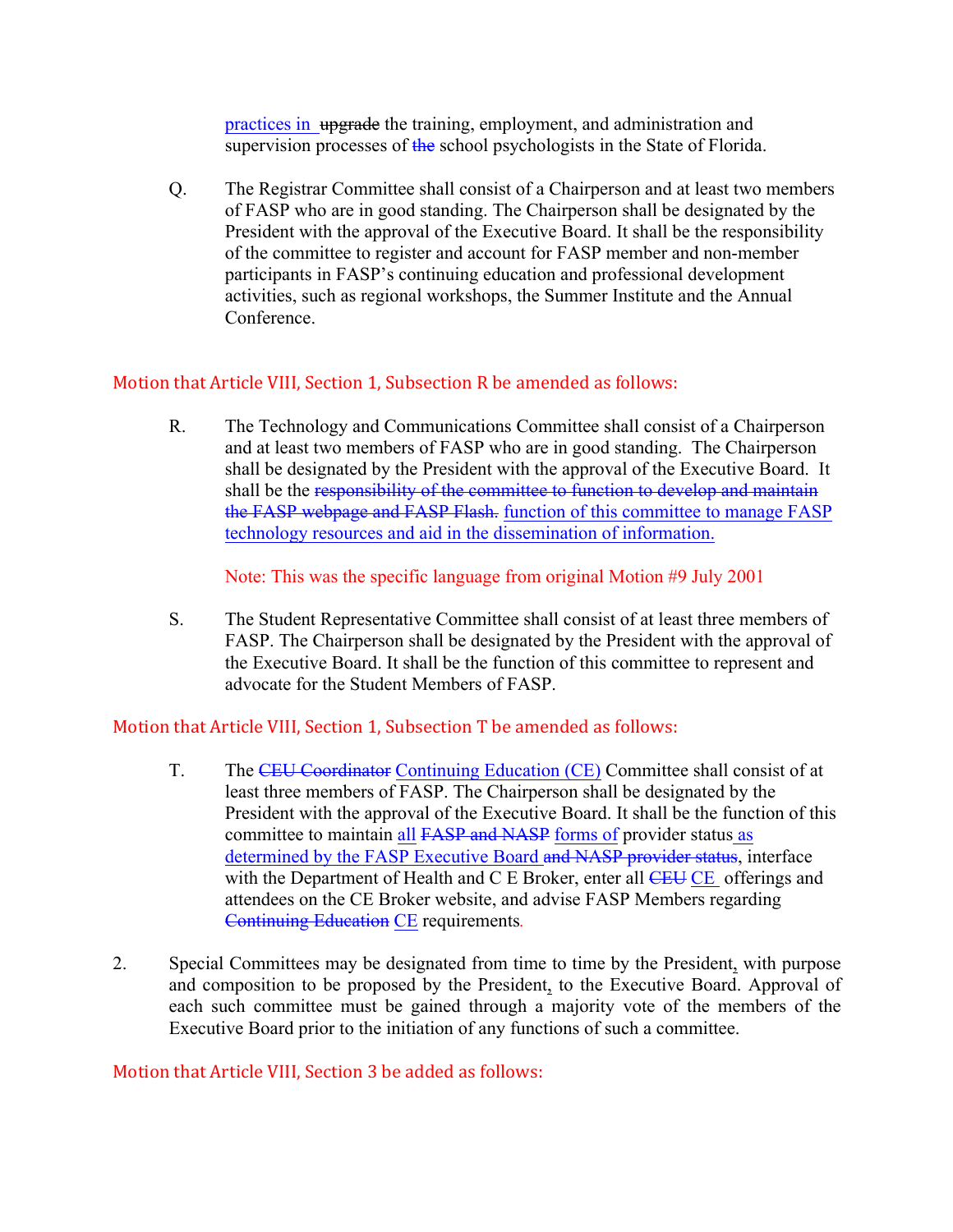3. Incoming Standing Committee and Special Committee chairpersons shall be nominated each year by the President-elect and approved at the conference executive board meeting prior to the Annual Business Meeting.

# ARTICLE IX AMENDMENTS

1. Amendments to or restructuring of these Bylaws may be proposed by a two-thirds vote of the Executive Board or by written request of at least ten percent (10%) of the voting membership.

# Motion that Article IX, Section 2, Subsection D be amended as follows:

2. Voting on proposed amendments shall be at the Annual Conference or by a mail and/or electronic ballot sent to all voting members; the amendment(s) must be approved by twothirds of those voting. By mail and/or electronically, the polls shall be declared closed thirty days after the date of mailing and/or electronic distribution of the ballots.

# ARTICLE X AFFILIATIONS

- 1. A local association of School Psychologists in Florida wishing to affiliate with FASP should submit in writing their desire to affiliate with FASP to the current President of FASP to be forwarded to the Membership Chairperson for verification of membership status. The Executive Board will then consider the request using the National Association of School Psychologists (NASP) affiliation rules as guidelines. If accepted by the Executive Board, the request will be submitted to the voting membership of FASP. Approval shall be by simple majority of the membership.
- 2. If FASP wishes to affiliate with another organization, the Executive Board will present this proposal to the voting membership. Approval shall be by simple majority of the voting members.

# ARTICLE XI RULES OF ORDER

1. *Roberts' Rules of Order – Newly Revised* shall be adopted as the official parliamentary **procedural guidelines for use in all FASP meetings where applicable and in which they** are not inconsistent with these Bylaws.

# ARTICLE XII SEAL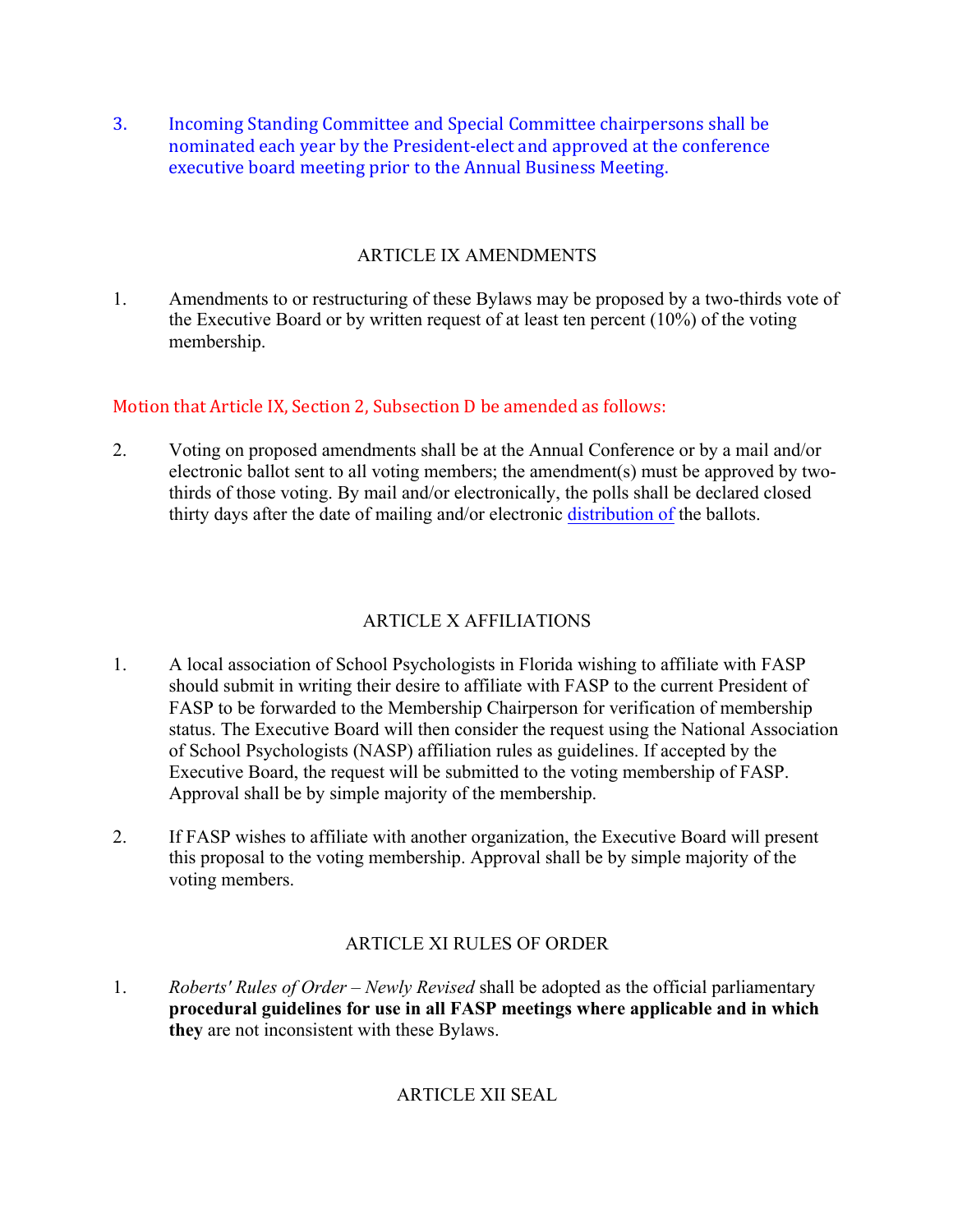1. Two seals of the Corporation are retained by the Secretary and the President and include the words, "Florida Association of School Psychologists, Inc."

# ARTICLE XIII PERPETUATION

- 1. The association shall exist in perpetuation unless otherwise dissolved.
- 2. Upon dissolution of FASP, the Executive Board shall see all just debts are paid. Any funds remaining shall be distributed to one or more qualified charitable or educational organizations to be selected by the Executive Board. "

# **Motion by Underhill Second by Schwartz Discussion:** Clarifications were made for individual members.

Motion was tabled at the request of Underhill and Schwartz until action items under Officer Reports.

### **IV. President Elect's Report** – Monica Murray

Murray thanked her Conference Chairs Michelle Robertson-Shephard and Albert Gamarra and the conference committees for all the work that was required for this successful conference.

She presented her board for the next year.

Murray stated that her goals for the coming year would include strengthening communication between the Executive Board leadership and the membership.

# **V. Secretary's Report** – Gail Patterson

Patterson directed the membership to the visual presentation the minutes from the October 2009 FASP Annual Business Meeting. She requested corrections. None were forthcoming. She thanked the membership for their support and indicated corrections could be made by sending them to her at any time. She stated there would be a motion to approve the minutes.

# **VI. Treasurer's Report** – Amy Endsley

Her report was not present as treasurer has been extremely ill and has recently had a setback,.

Neely reported the checking account has approximately \$80,000 and the Savings Accounts approximately \$45,000.